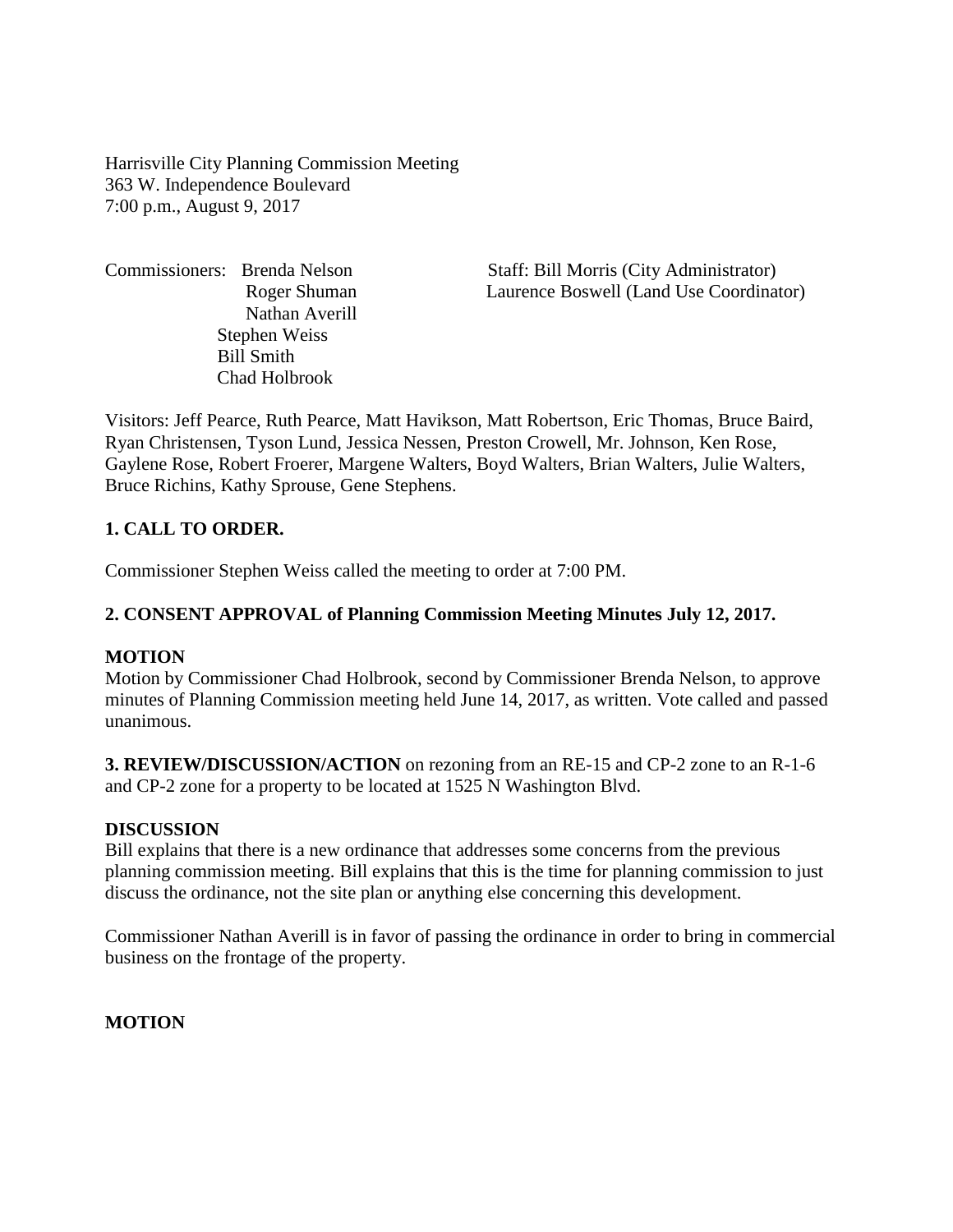Motion by Commissioner Nathan Averill, second by Commissioner Bill Smith, to approve the mixed use ordinance rezoning from an RE-15 and CP-2 zone to an R-1-6 and CP-2 zone for a property to be located at 1525 N Washington Blvd. Vote called for and passed unanimously.

**4. REVIEW/DISCUSSION/ACTION** on preliminary and final plans for proposed townhome development off of 1525 North Washington Blvd.

## **DISCUSSION**

Bill Morris asks the North Ogden and Harrisville City engineers to explain the development and what they have done to address any issues with the property.

Matt Havikson (North Ogden Engineer) reports that North Ogden has a storm water master plan that shows storm water crossing Washington and going down to Mud Creek basin. North Ogden would like to make an agreement with Harrisville City to extend their storm water pipes in order to allow flow to the Mud Creek basin. There is no storm water going through the pipe right now; it's not connected to the storm water system in North Ogden. The agreement would allow Harrisville to use the storm drain instead of form or create a new one.

Bill Morris addresses Matt Havikson with the following questions: Are you aware of the meetings concerning this storm drain? Are you aware of Ron Chandler putting on the master plan for the North Ogden? Was it put on there to address flooding concerns for North Ogden? Will this storm drain prevent flooding? If there is flooding on the property, then this storm drain would address those problems, correct?

Matt Havikson responds and states that this storm drain will prevent flooding on the current property and that it is on the master plan for North Ogden.

Matthew Robertson (Harrisville City Engineer) gives an update from the memo he wrote last month. The first concern is the geotechnical report. The geotech report would address pavement thickness and other concerns. The work has been done, but no report has been submitted. The second concern is the Chadwick ditch. Since the last meeting, the developer has decided to leave the Chadwick ditch where it is. There is an existing fence on the north side, the access road and ditch would remain the same as is now. At the end of the property, the storm drain will be collected and detained on site and then released back into the Chadwick ditch. Matthew reported that he has analyzed the site and determined that the release flow should be less than the existing site run off right now. Eventually, the idea with the storm water is to pipe it all the way to the Mud Creek basin. At that point, no run off will go towards the Chadwick ditch. The third concern is the location of the new road. The new road has been approved by UDOT. Any right of ways will need to be approved by UDOT. The developers will need to obtain a permit from them before doing any construction. At the end of the 1525 road, there is a possibility to connect to a future road. That access easement will be there. Matthew reports additional information such as the plat has been updated with addresses. There needs to be final review by the county. The engineer cost estimate will need to be reviewed by Harrisville City offices. The development agreement will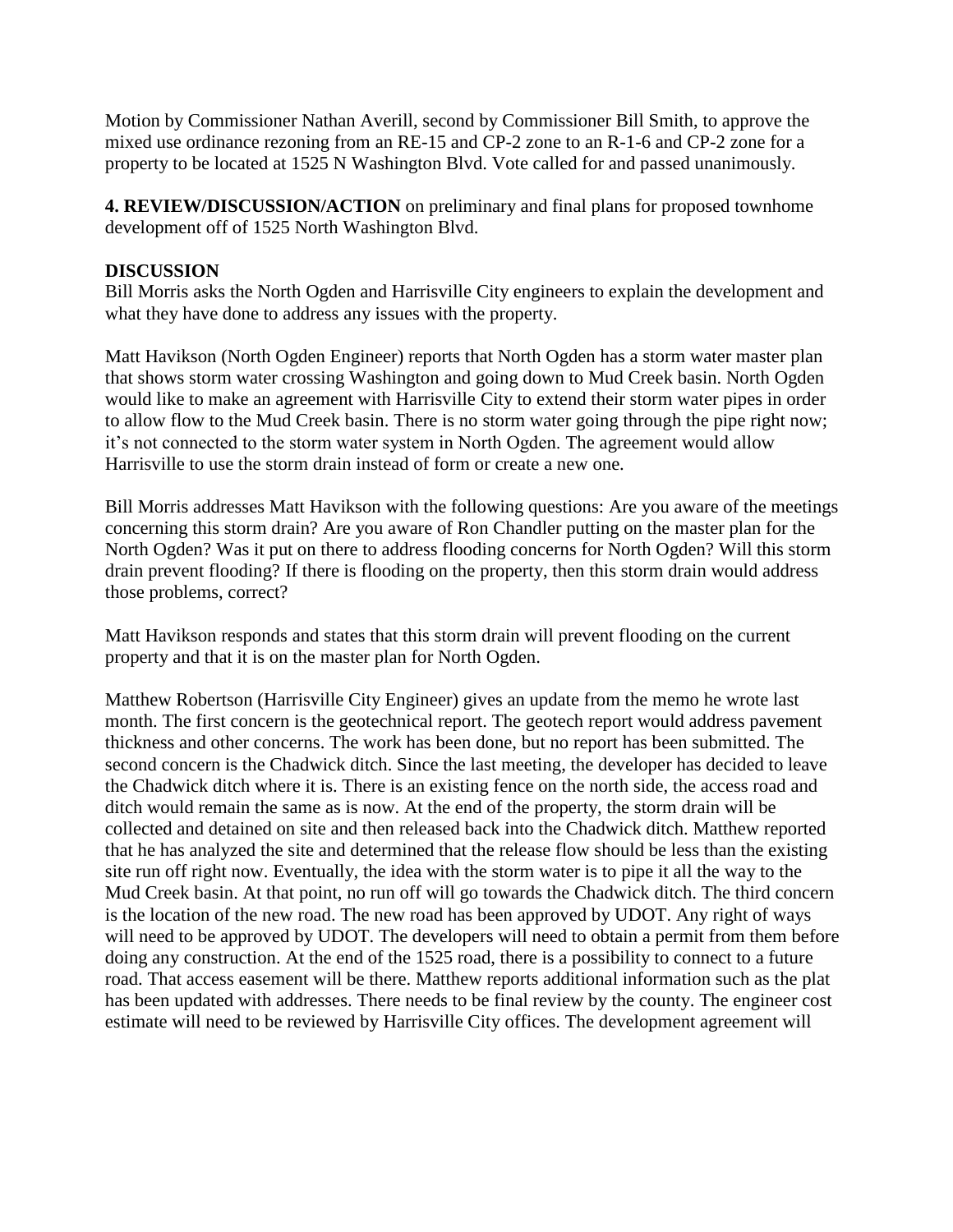need to be approved by City Council. SWPP and other paper work will need to be turned in before the pre-construction meeting. Matthew reports that there is a concern for run off with the property to the north, however; there is a drainage system on the north side so no run off will affect that property. In addition, this development does meet the mixed use ordinance.

Commissioner Roger Shuman brings up concerns about parking shown on the site plan.

Matthew Robertson reports that there will be a 2 unit car garage per house and 2 additional cars can park outside, in the driveway.

Bill Morris addresses the parking stalls on the site plan. He explains that the parking will be considered a road as well. Those stalls should not be removed from the site plan.

Commissioner Roger Shuman states that his only concern is if there is not adequate parking and the potential for a lot of traffic is the road eventually connects with another road in the future. There's a 60 foot access, you could go from 13-14 parking spots down to 6. That's a little bit of a concern. Commissioner Roger also asks about the location of the detention basin on the west side.

Matthew Robertson states there are three detention basins. One between the commercial and residential area, one by the parking area, and two in the back. So water would be detained and then released into the storm drain.

Commissioner Roger Shuman states that last month there were lots of pictures that were provided by the public concerned about flooding. It seems like all the water from North Ogden is puddling in this area. Commissioner Roger asks where the water is coming from.

Matthew Robertson responds and states that right now there's a bit of ground water following the existing storm drain pipe. There's no storm water system, but because of the depth and the wet winter, there's ground water following the gravel and it's coming across the existing site. This project will help mitigate that.

Commissioner Roger Shuman states that if there is an agreement that is pending, between the cities, to put in this storm water pipe, it doesn't make sense to put the development in and then the storm water pipe afterwards. Commissioner Roger shows a lot of concern on this issue.

Matthew Robertson states that the developer's contractor would install the storm water pipe while they are working on the utility pipe. In other words, the storm water pipe will be put in as the development is in process, not afterwards.

Commissioner Brenda Nelson is concerned about the 250 square feet for the landscaping and open space for each unit. The ordinance states that there is a minimum of 250 square feet of landscaping. She asks if the detention pond is considered part of the landscaping. She also shows concern for the commercial area.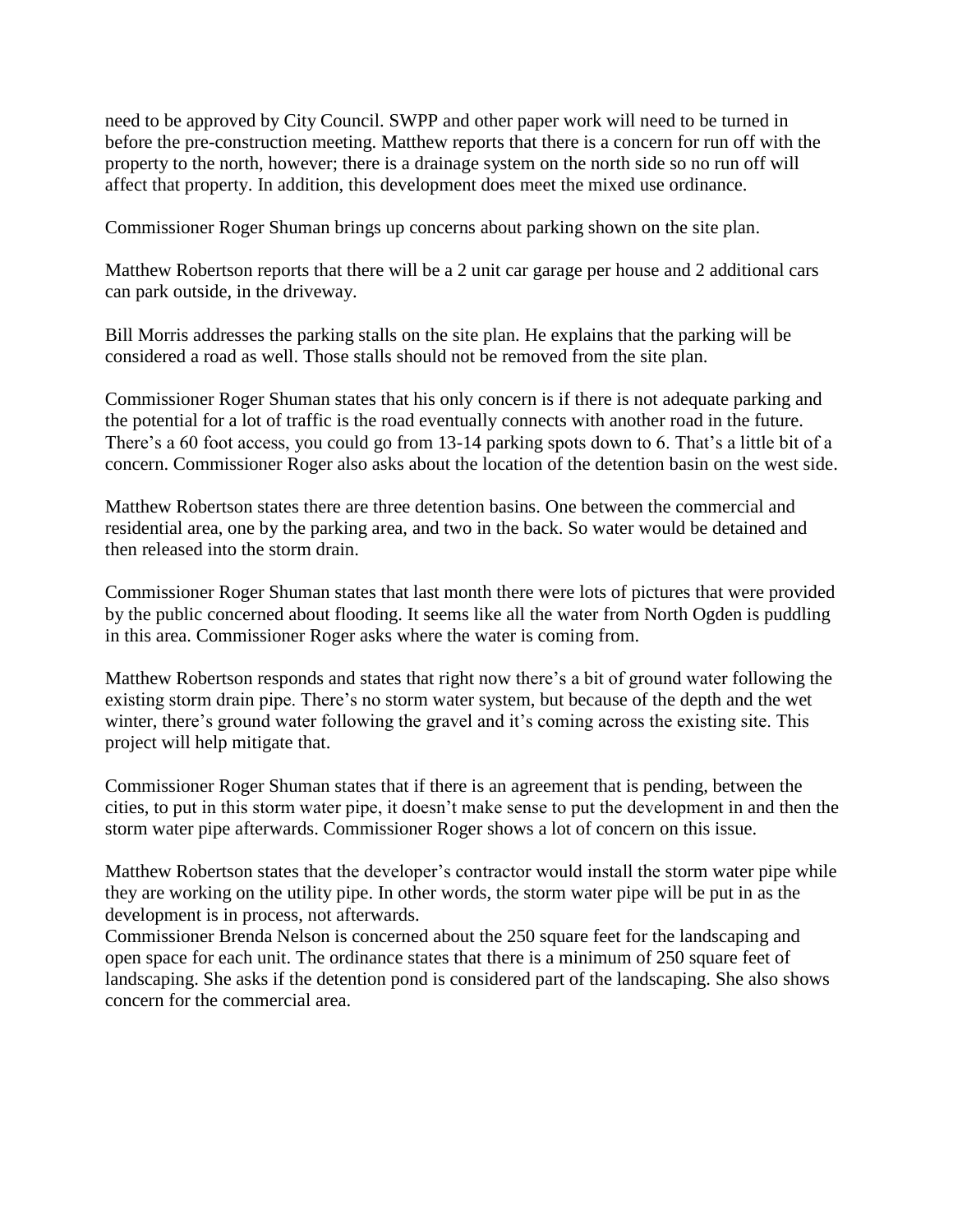Matthew Robertson replies, yes to the landscaping question.

Bill Morris addresses the commercial area. He states that it will be addressed in the development agreement which will be discussed and passed in the city council. The commercial will be turned over to the people who are developing the town homes and hopefully it'll be complimentary. The City has also come up with a few ideas to assure that commercial business will come in within so many years of the residential area being built.

Commissioner Chad Holbrook asks what will be done to take care of the open grass area for kids and family. According to the site plan, there are just townhomes and a street. There is no place for kids to play.

Bill Morris asks, as a matter of professional cutesy, to invite Mr. Johnson to speak to the commissioners.

Mr. Johnson, representing Boyd Walters, has some concerns about the water problems. He is very familiar with the property and understands that the Chadwick ditch collects all the UDOT water and then floods. There might not be an outlet and that might be the problem. One thing that would help Boyd is if the ditch will be piped and cleaned out. Who will take care of that ditch though? His concerns are the water, the run off, his access, and the existing ditch.

Commissioner Roger Shuman asks if the ditch on Mr. Walter's property or the other property.

Mr. Johnson states that it looks like the ditch is on both properties, which causes and issue. If they piped the ditch, then that could avoid some problems. The run off comes down there and collects.

Commissioner Nathan Averill asks what side the ditch is on from the fence.

Mr. Johnson states it's on the south side of the fence, or north side of the lane.

Commissioner Roger Shuman asks if the new fence will be on the opposite side of the fence.

Mr. Johnson replies, yes.

Bob Froerer, representing the Cheeney property comes to the microphone. The lane will be narrowed, pushing the south boundary into the lane. Bob has been assured by the city engineer that that's not going to happen. The fence on the north side of the lane will be approximately where the existing fence is.

Bruce Baird, attorney for the developer, comes to the stand and states that the solution to the water problems is development. He trusts that the city engineer and staff will comply with the law in terms of not adding additional water problems. The solution that has been proposed will actually make things better, not perfect, but better. Between the two city engineers, the storm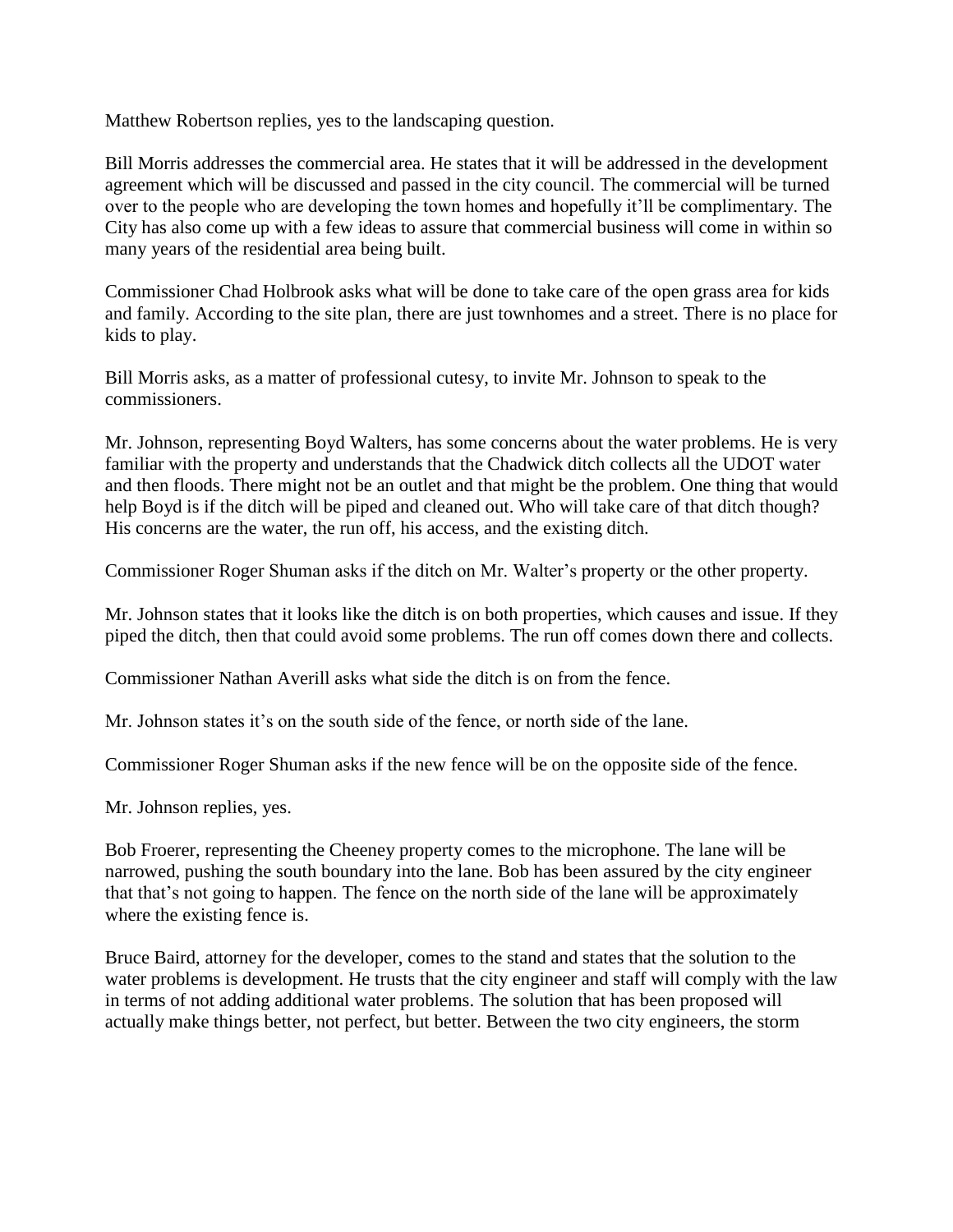water will be a storm water neutral project. There should not be any impact on the eastern side of the ditch because water will not drop into it until about two-thirds of the way down. Bruce claims that they are routing the water in historic ways, instead of adding or creating new water routes. Bruce would like this project approved so the developer can begin construction this year. To avoid disputes with the access road and ditch, Bruce said that they will just leave it alone. In addition, in reference to parking, this project parks on its own if you count the drive way. It meets parking regulations with the two car garage and the parking in front of the garage. Bruce asks on behalf of the developer for planning commission recommendation.

Ryan Christensen, the developer's engineer approaches the microphone. Ryan allows planning commission to ask any questions about the development.

Commissioner Brenda Nelson asks about handicap parking.

Ryan Christensen replies and states that each unit will have a two car garage and then two additional car spots in the driveway. There is no ADA parking, and he's not sure if it is required.

Bill Morris states that ADA parking is not required. For commercial units, it's required. In response to the complaints about parking, there is an overflow parking lot and you can add an ADA parking in this overflow parking if desired. Again, it's not required.

Commissioner Brenda Nelson asks if there is an actual drawing of the condos in order to see elevation.

Ryan Christensen states that through the development agreement, the elevation of the buildings will be discussed.

Commissioner Roger Shuman is still concerned about the excess water that is on the property. There doesn't seem to be a clear cut answer about who owns the ditch. Commissioner Roger feels uncomfortable moving forward. Commissioner Roger is concerned about passing this development and having more water issues later on. Roger asks if piping the ditch be something that is recommended to city council for approval.

Bill Morris says that he is not sure if that is something that we should be concerned about or not. Commissioner Roger can put a condition on passing this development, making sure the issues are resolved as presented.

Commissioner Roger Shuman has some questions concerning the engineering aspects of the development. Matt Havikson is asked to come up to the microphone.

Matt Havikson wants to reiterate what has been discussed. North Ogden is not sending storm water down the pipe that already exists, but the gravel that the pipe is embedded in could be picking up water and carrying that down and across Washington Blvd. This was not anticipated.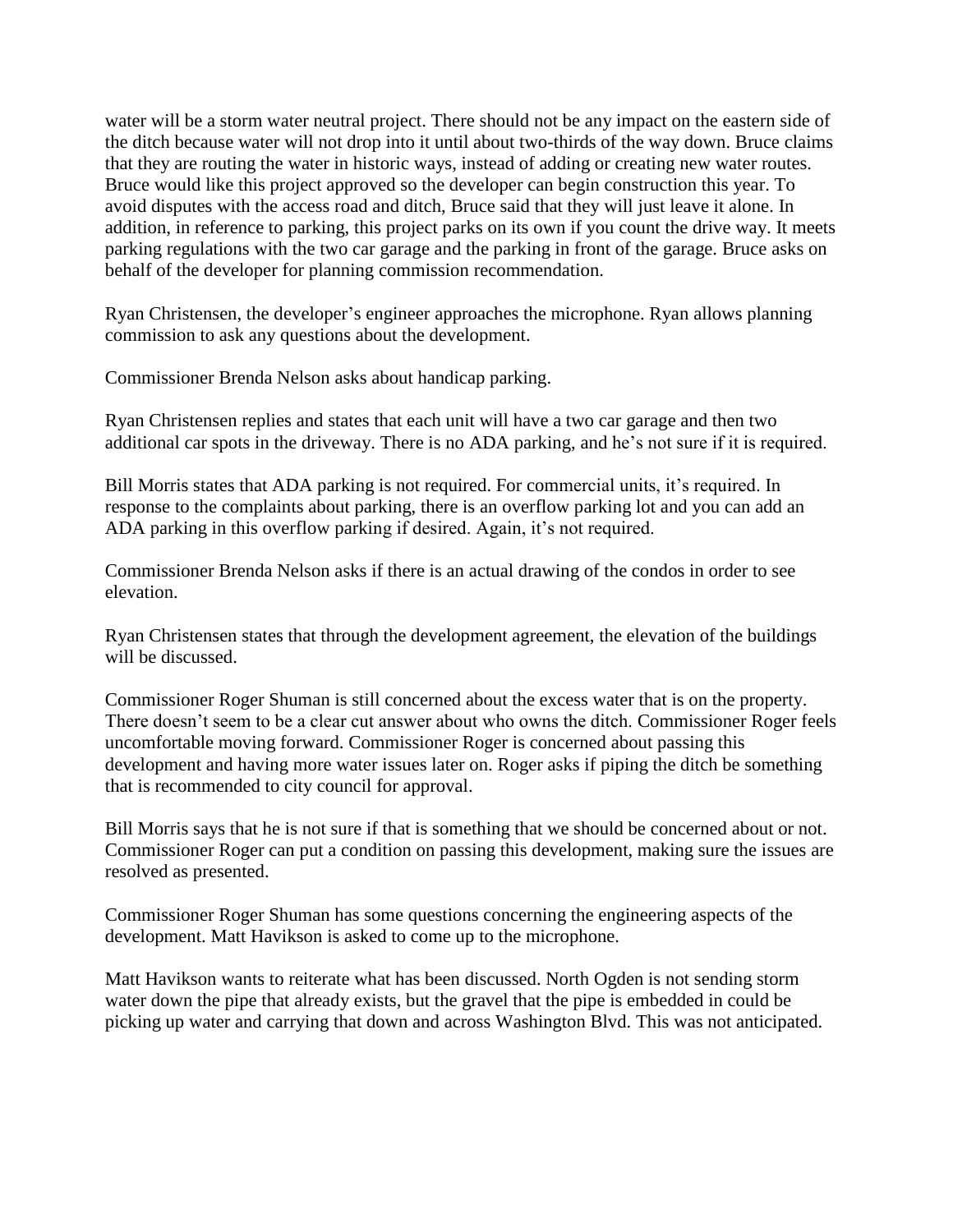Matt understands that this is causing problems on the property currently. However, Matt says that with this development, the water will be directed and deposited into the ditch. This development allows the city to extend the piping further west and keep the water from getting into the east side of the ditch.

Commissioner Roger Shuman seeks clarification on whether the water will make it to the Mud Creek basin.

Matt Havikson states that currently the west side of the Chadwick ditch does not flow directly into the Mud Creek basin, but if the city can talk to the property owners and get some easements, they can redirect the water into the Mud Creek basin.

Commissioner Roger Shuman wants to know where the Chadwick ditch originates.

Matt Havikson reports that he believes it starts in the North Ogden canal. This canal is piped in some areas and open in other areas. Matt thinks that the open areas are the areas that are giving Mr. Walters the most problems.

Commissioner Roger Shuman states that this development is controlling the storm water and dumping it into the Chadwick ditch. He asks if there are similar developments in North Ogden that are doing the same thing.

Matt (North Ogden) recalls one development called Louis Peak in North Ogden. They took their groundwater and put it into the Chadwick ditch. At the time they did that, they approached Mr. Walters and made him aware of the situation. Mr. Walters agreed to it at the time. However, the issue is that there are several ditch users. There is no ditch company to maintain ditches. It's up to property owners to care for their share of the ditch. The difficult thing is that most people do not clean the ditch, but Mr. Walters has to in order to use it. Piping the storm drain through the property will help pull some of the water out of the ditch that is causing him problems. There is also a UDOT drainage system. They put in some catch basins on Washington Blvd and those empty into the Chadwick ditch. So there is storm water from Washington that enters into the ditch. The water coming from North Ogden is suspected to be ground water, not actual storm water.

Commissioner Brenda Nelson states that her other concern is there are no play areas for kids.

Commissioner Roger Shuman asks about the fence.

Bill Morris responds and says that fencing could be determined by staff and can be put in the motion.

# **MOTION**